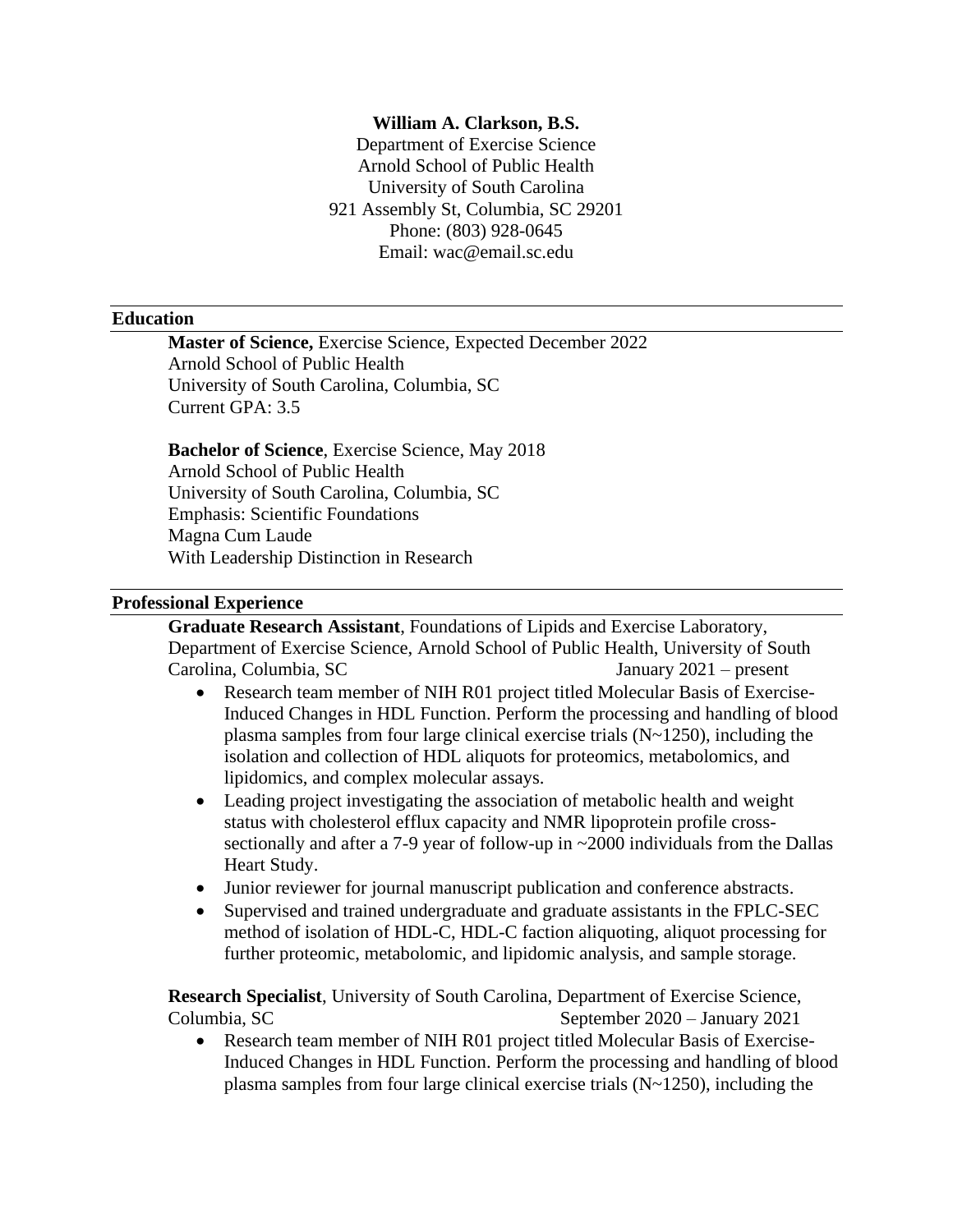isolation and collection of HDL aliquots for proteomics, metabolomics, and lipidomics, and complex molecular assays.

**Supplemental Instruction Leader**, University of South Carolina, Student Success Center, Columbia, SC January 2017-May 2018

• Supported more than 250 students over the course of three semesters in Business Calculus and College Algebra by designing three weekly 50-minute review/tutoring sessions based on group collaborative learning.

### **Honors and Awards**

University of South Carolina Department of Exercise Science Outstanding Student of the Year, 2018

Second Place Undergraduate Poster Presentation, Discover USC, 2018

University of South Carolina Achievement Scholarship, Fall 2017 – Spring 2018

## **Research**

# **Manuscripts**

- In Preparation
	- 1. **Clarkson WA**, Barber JL, Ayala EJ, Schwartz CS, Mcuillicuddy F, Saldahna S, Akinmolayemi A, Neelan I, Rohatgi A, Sarzynski MA. Association of metabolic health and weight status with cholesterol efflux capacity and NMR lipoprotein profile. (Target Journal: *Circulation*)

## **Presentations**

## In Preparation

- 2. **Clarkson WA**, Barber JL, Robbins JM, Rao P, Mi M, Dev PK, Ghosh S, Clish C, Katz DH, Gerszten RE, Bouchard C, Sarzynski MA. Associations Between Changes in Plasma Proteins and Body Composition Traits in Response to Endurance Training. Poster Presentation at SEACSM meeting Feb 2022 and National ACSM meeting June 2022.
- 1. **Clarkson WA**, Barber JL, Armstrong B, Wang Y, McGillicuddy FC, Saldanha S, Akinmolayemi O, Neeland IJ, Rohatgi A, Sarzynski MA. Combined Metabolic Health and Obesity Status is Associated with Markers of High-Density Lipoprotein Metabolism: Dallas Heart Study. Poster presentation at American Heart Association: EPI│Lifestyle, Chicago, IL, March 2022.

## Completed

- 4. Jones A, Barber JL, Ayala EJ, Schwartz CS, **Clarkson WA**, Skinner JS, Bouchard C, Sarzynski MA. Cardiorespiratory fitness at baseline and in response to training across metabolic health and weight phenotypes. Poster Presentation at SEACSM virtual meeting Feb 2021 and National ACSM virtual meeting May 2021.
- 3. Barber JL, Ruiz-Ramie JJ, **Clarkson WA**, Olivier M, Bouchard C, Rohatgi A, Sarzynski MA. Association of Exercise-Induced Changes in Cholesterol Efflux